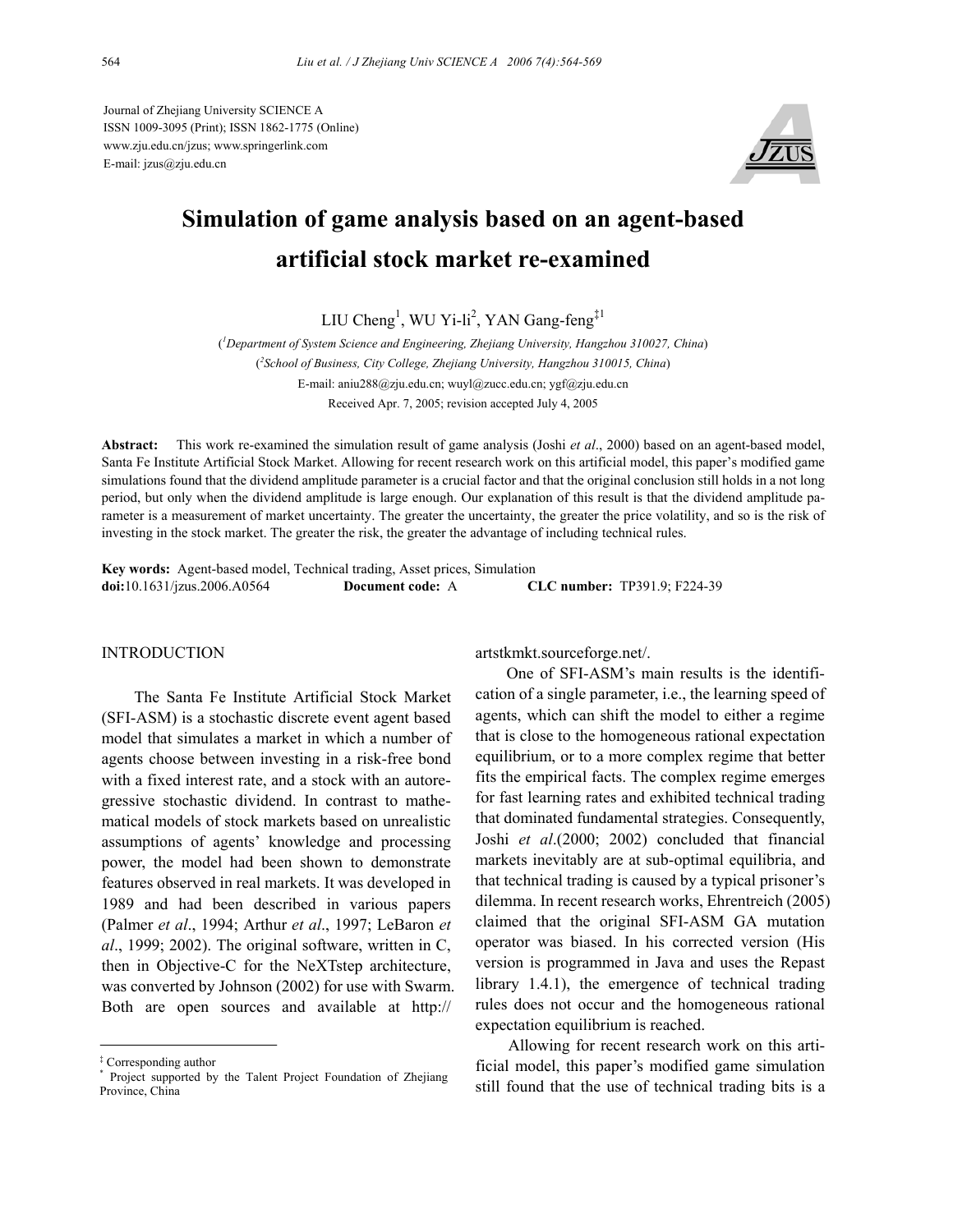dominant strategy and that the prisoner's dilemma holds in a not long period, but only when the dividend amplitude is large enough. Our explanation of this result is that the dividend amplitude parameter can be regarded as a measurement of the dividend uncertainty. This uncertainty is then transferred to agent's expectation of future price and dividend. The greater the uncertainty, the greater the price volatility, and so is the risk of investing in the stock market. The greater the risk, the greater the advantage of including technical rules.

Section 2 below describes the Santa Fe Institute Artificial Stock Market model that we used in our argument, Section 3 explains the game analysis experimental framework, Section 4 and 5 present and explain the results of our experiment, and Section 6 ends with the summary and conclusion.

SANTA FE INSTITUTE ARTIFICIAL STOCK MARKET

## **Brief introduction**

Santa Fe Institute Artificial Stock Market, one of the first agent-based models of a financial market, was developed by Brian Arthur, John Holland, Blake LeBaron, Richard Palmer, Paul Tayler, and Brandon Weber. The basic economic structure of the market draws heavily on existing market setups such as those of Bray (1982) and Grossma and Stiglitz (1980). The model is inhabited by a population of myopic, imperfectly rational, heterogeneous agents who make investment decisions by forecasting the future states of the market, and who also learn from their experience over time. The model illustrates how simple interactions among such agents may lead to the appearance of the realistic structure itself.

## **The model**

Agents, initially endowed with one unit of risky stock and 20000 units of cash, have to decide during each time period of the simulation how much to invest in risky stock and how much to keep in cash assets yielding a risk-free rate of return.

The stock pays a stochastic dividend per period which is generated by a stationary  $AR(1)$ -process

$$
d_t = \overline{d} + \rho(d_{t-1} - \overline{d}) + \mu_t, \qquad (1)
$$

where  $\mu_t \sim N(0, \sigma_u^2)$  (Its behavior is denoted by the dividend amplitude parameter *amplitude* =  $\sigma_{\mu}/(\bar{d} \times$  $\sqrt{1-\rho^2}$ ) in the source code and also in this paper), and  $\overline{d}$  =10,  $\rho$ =0.95 for all experiments. It is well known that assuming CARA utility functions and Gaussian distributions for dividend and prices, the demand for holding shares of the risky asset by agent *i* is given by

$$
s_{t,i} = \frac{E_{t,i}(p_{t+1} + d_{t+1}) - p_t(1+r)}{\gamma \sigma_{t,i,p+d}^2},
$$
 (2)

where  $p_t$  is the price of the risky asset at *t*,  $\sigma_{t,i,p+d}^2$  is the conditional variance of " $p+d$ " at time *t* for agent *i*, *γ* is the coefficient of absolute risk aversion, and  $E_{ti}(p_{t+1}+d_{t+1})$  is the expectation for agent *i* at time *t*.

Agents do this by forecasting the price of the stock, and assessing its risk (measured by the variance of the prices). Forecasting rules are IF-THEN statements: IF (a certain market state occurs) THEN (a certain forecast is made).

Agents can recognize two different kinds of market states: technical and fundamental. A market state detected by an agent is "technical" if it identifies a pattern in the past price history, and is fundamental if it identifies an immediate over- or under-valuation of the stock. The market states are summarized in a binary state vector 12 bits long. Each element corresponds to whether the conditions in Table 1 are true or false.

| <b>Table 1 Condition bits</b> |                                     |  |  |  |
|-------------------------------|-------------------------------------|--|--|--|
| <b>Bit</b>                    | Conditions                          |  |  |  |
| 0                             | $Price\times interest/dividend>1/4$ |  |  |  |
|                               | $Price\times interest/dividend>1/2$ |  |  |  |
| $\mathfrak{D}$                | $Price\times interest/dividend>3/4$ |  |  |  |
| 3                             | Price×interest/dividend>7/8         |  |  |  |
| 4                             | $Price\times interest/dividend>1$   |  |  |  |
| 5                             | Price×interest/dividend>9/8         |  |  |  |
| 6                             | $Price\times interest/dividend>4$   |  |  |  |
| 7                             | Price>5-period MA                   |  |  |  |
| 8                             | Price>20-period MA                  |  |  |  |
| 9                             | Price>100-period MA                 |  |  |  |
| 10                            | Price>500-period MA                 |  |  |  |
| 11                            | On: 1                               |  |  |  |
| 12                            | Off: 0                              |  |  |  |

MA: moving average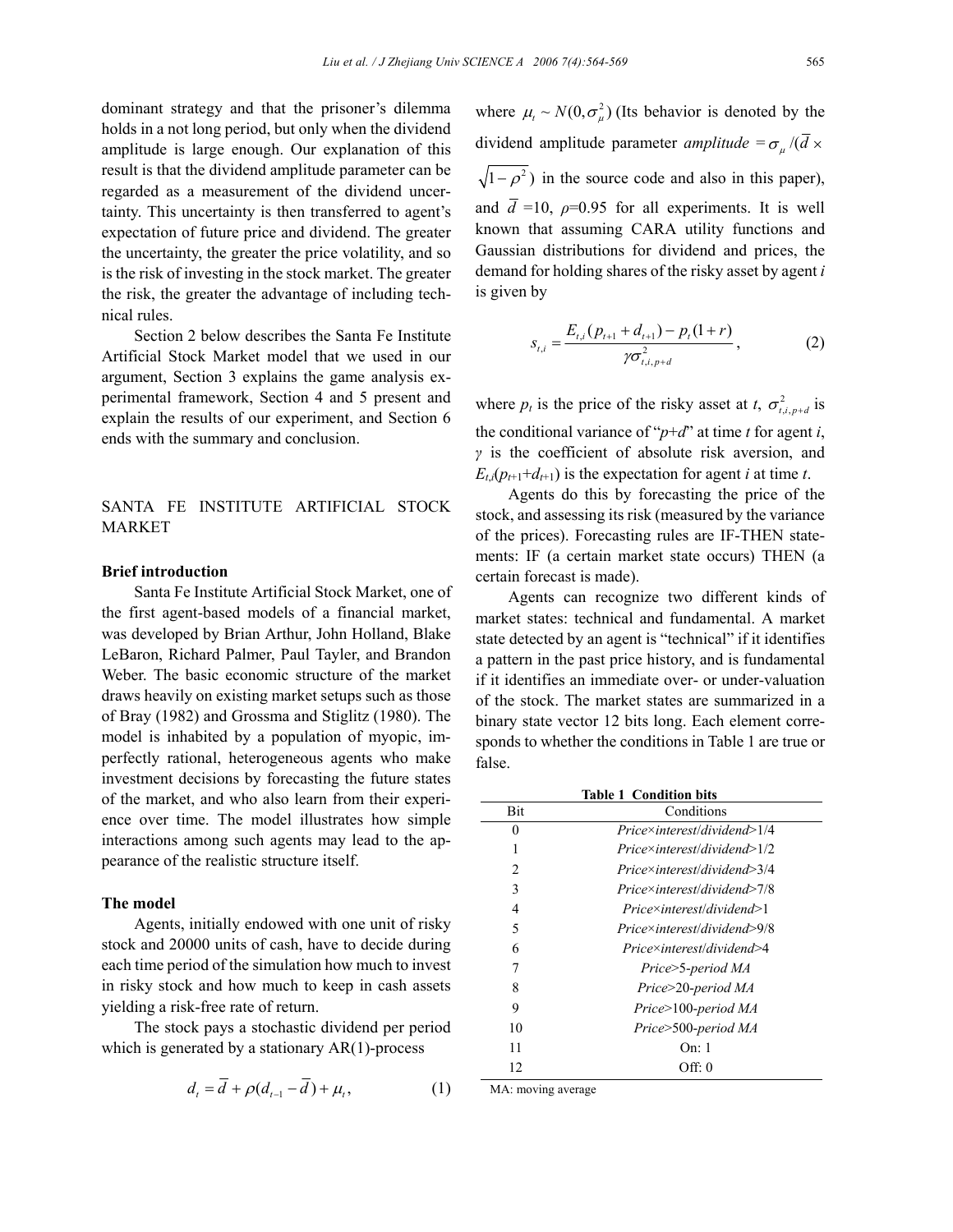One forecasting rule is said to be activated if the market state in a period matches its descriptor. Because a number of forecasting rules may be activated at a given time, the agent must make a choice from them and decide which of the active forecasts to use by choosing at random among the active forecasts with a probability proportional to its accuracy, a measure that indicates how well the rule has performed in the past. Once the agent has chosen a specific rule to use, an investment decision follows to determine how much stock to buy, sell or hold, using a standard risk-aversion calculation. Agents then submit their decisions to the market specialist, an extra agent in the market whose work is to declare a market-cleaning price.

Genetic Algorithm (GA) (Holland, 1975; Goldberg, 1989; Mitchell, 1996) provides for the evolution of the population of forecasting rules over time. Whenever the GA is invoked, it substitutes new forecasting rules for a fraction of the least-fit forecasting rules in each agent's pool of rules. A rule's success or "fitness" is determined by its accuracy and by how complex it is (the GA is biased against complex rules). New rules are created by applying the genetic operators of mutation and crossover to the bit strings of the more successful rules in the agent's rule pool.

It is important to note that agents in this model learn in two ways: First, as each rule's accuracy varies from time period to time period, each agent preferentially uses the more accurate of the rules available to it; second, on an evolutionary time scale, the pool of rules as a whole improves through the action of the genetic algorithm.

#### **Experimental results**

The most significant early finding was that this market exhibits two quite different kinds of behavior, corresponding to different rates at which market-forecasting rules are being revised by the genetic algorithm. When the GA-invocation interval is large (between 1000 and 10000) resulting in forecasting rules evolving relatively slowly, prices are more stable; evolved forecasting rules are simple; levels of technical trading are low; trading volumes are low; and there is little evidence of nonlinearity. Since this kind of behavior resembles the predictions of the theory of efficient markets, this regime has been termed the "Rational Expectation Regime" (SFI Bulletin, 1999).

On the other hand, when the GA-invocation interval is small (between 10 and 100) it results in forecasting rules evolving relatively quickly, and the variance of the price time series is relatively high; the evolved rules are complex; levels of technical trading are high; trading volumes are higher; and there is strong evidence of nonlinearity. This regime is called the "Complex Regime" (SFI Bulletin, 1999).

Since the 1990s, Joshi, Parker and Bedau have been further studying the dynamics of the ASM (Joshi *et al*., 2000; 2002). Using a simple game theoretical model together with the Santa Fe Institute Stock Market, they showed that the market has only one symmetric Nash equilibrium, and that this equilibrium lays in the "Complex Regime". Most important of all, they concluded that financial markets inevitably are at sub-optimal equilibria, and that technical trading is caused by a typical prisoner's dilemma.

In recent research works, Ehrentreich (2005) claimed that the original SFI-ASM GA mutation operator was biased. In his corrected version, the emergence of technical trading rules does not occur and the homogeneous rational expectation equilibrium is reached. What is more, he claimed that the game analysis conclusion (Joshi *et al*., 2000; 2002) can be partly replicated with his modified version only at a not long simulation period.

## GAME ANALYSIS SIMULATION

Most of the original experimental framework (Joshi *et al*., 2000) is followed in this paper except for the implementing details. To investigate whether or not including technical trading rules is advantageous for traders, we contemplate a single agent confronted with a choice between two strategies: either to include technical trading rules in the agent's repertoire of trading rules, or to exclude them entirely and instead use only fundamental rules. The agent assumes that other traders in the market all follow one or the other of these two strategies (either include all technical trading rules or exclude of them), but the agent does not know which of these two possibilities occurs.

Thus, the agent confronts a classic  $2\times 2$  decision problem. To make a rational decision, the agent needs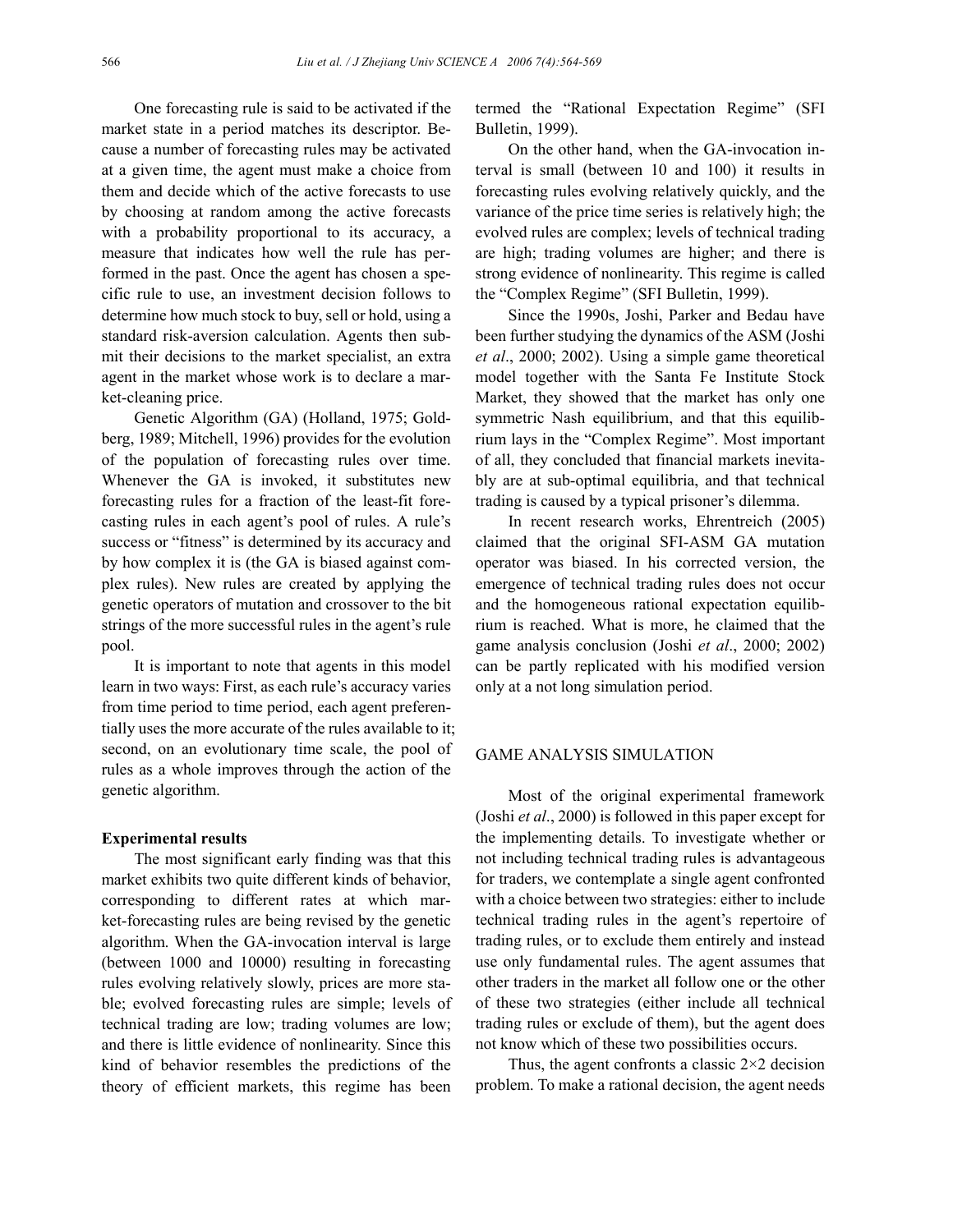to know the relative value or payoff of each choice in each situation. This paper's criterion for social and individual welfare is relative wealth<sup>1</sup>. So, to determine the payoffs in the decision matrix, we observed the relative wealth of the agent in four different conditions: (1) The agent includes technical rules and all other traders include them; (2) The agent includes technical rules and all other traders exclude them; (3) The agent excludes technical rules and all other traders include them; (4) The agent excludes technical rules and all other traders exclude them.

By comparing the agent's payoffs in these four possible situations, we can determine whether there is a dominant strategy for this decision<sup>2</sup>.

Since all agents in the market act independently and simultaneously, each time period in the market can be considered to be a multi-person simultaneous-move game. Furthermore, each agent's decision can be construed in exactly the form of the single agent considered above. So, if the single-agent decision considered above has a dominant strategy, it will be rational for all agents to use it and the simultaneous-move game will reach a symmetric Nash equilibrium (Bierman and Fernandez, 1993). Thus, situations (1) and (4) above are the only potential symmetric Nash equilibria in our context.

Expected payoffs in situations  $(1)$   $\sim$  (4) were determined by simulating the artificial market<sup>3</sup> 30 times in the four corresponding circumstances. In each simulation, there were 26 agents in the market: one agent following a given strategy and 25 other agents all following another given strategy (possibly the same strategy as that of the single agent). Each simulation was run for  $10000$  time periods<sup>4</sup>. The same 30 random sequences for dividends and initial distributions of rule descriptors among agents were used for all four experiments. And the crucial GA-invocation interval 100 is followed (Joshi *et al*., 2000; 2002).

## RESULTS

Tables 2~4 shows the expected payoffs to the agent in the situations  $(1)$   $\neg$  (4) at different dividend amplitude mentioned in Eq.(1). These payoffs were calculated by averaging the agent's final relative wealth in repeated simulations of each of the four situations. These decision matrixes support two conclusions.

First, although the wealth level difference is not as strong as the former research (Joshi *et al*., 2000) when dividend amplitude equals 0.0879 which is achieved by setting  $\sigma_u^2$  in equation *amplitude*=  $\sigma_{\mu}/(\bar{d} \times \sqrt{1-\rho^2})$  equal to 0.07429 (LeBaron *et al.*, 1999) (Table 2), their conclusion that technical trading emerges due to a prisoner's dilemma, and that rational traders are technical traders can be upheld. In Table 2, note that since the payoff in situation (1) exceeds that in situation (3) and the payoff in situation (2) exceeds that in situation (4), no matter what strategy the other agents in the market might be using, it is always advantageous for the agent to include technical trading in his market forecasting rules. So including technical trading is the dominant strategy for each agent, and this is the one and only symmetric Nash equilibrium in this multi-person simultaneous-move game. What is more, since the expected payoff in situation (1) is less than that in situation (4), everyone is better off if no one includes technical trading. So, engaging in technical trading, which is apparently rational for each rational trader, leads the market to a sub-optimal state.

Second, when dividend amplitude decreased (Table 3), the difference between relevant payoffs can be ignored allowing for the error bound, which means that the conclusion mentioned above can be hardly upheld. But when this amplitude increased (Table 4), the difference between relevant payoffs ample at the same time, which means that the former conclusion can be supported more steadily.

## DISCUSSION

These findings raise an important question: what is the influence of dividend amplitude on agent's wealth level in the SFI-ASM? From Eq.(1), the divid-

<sup>&</sup>lt;sup>1</sup>The relative wealth of an agent in the market is the ratio of final wealth-interest payments from the risk free asset, returns from stocks, and cash holdings (money not invested) over each initial cash holding (all with 20000 units in our experiment).

 $2A$  dominant strategy is defined as one that outperforms all other strategies regardless of the strategies being used by other agents (Bierman *et al*., 1993). 3

 ${}^{3}$ In this paper, ASM2.4, a Java version of SFI-ASM is used combined with Swarm2.2, JDK 1.4.7 and Fedora Core 3 OS platform.

<sup>4</sup> Allowing for Ehrentreich's research, Joshi *et al*.(2000)'s simulation time periods 300 000 is not followed.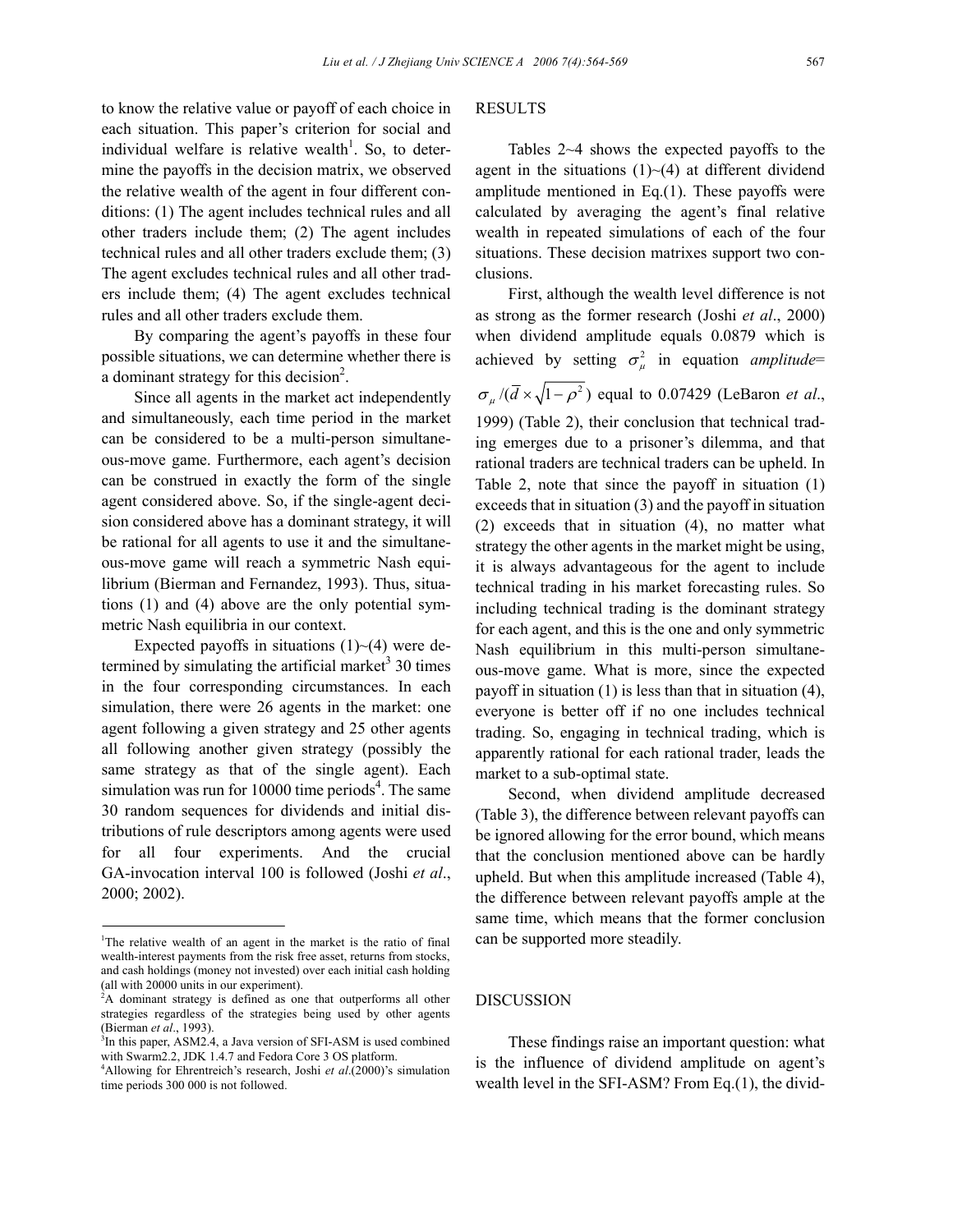**Table 2 The decision table when dividend amplitude equals 0.0879 for an agent contemplating whether to include technical trading rules to make market forecasts, when the agent is uncertain whether or not the other traders in the**  market are doing so. The agent's payoff in each of the four situations  $(1)$   $\sim$  (4) is the agent's expected relative wealth, **derived by averaging the results of 30 simulations of each situation. Errors bounds are calculated using standard deviations of the 30 simulations** 

|                         | Technical rules | All other traders              |                                |
|-------------------------|-----------------|--------------------------------|--------------------------------|
|                         |                 | Technical rules included       | Technical rules excluded       |
| The agent               | Include         | $(1): 1.966 \pm 0.041$         | $(2)$ : 2.064 $\pm$ 0.062      |
|                         | Exclude         | $(3): 1.930\pm0.038$           | $(4)$ : 2.006 $\pm$ 0.051      |
| Wealth level difference |                 | $(1)$ – (3): 0.036 $\pm$ 0.003 | $(2)$ – (4): 0.058 $\pm$ 0.011 |

| Table 3 The same notes with Table 1 but dividend amplitude equals 0.02727 |         |                                 |                                |  |  |
|---------------------------------------------------------------------------|---------|---------------------------------|--------------------------------|--|--|
| Technical rules                                                           |         | All other traders               |                                |  |  |
|                                                                           |         | Technical rules included        | Technical rules excluded       |  |  |
| The agent                                                                 | Include | $(1): 1.139 \pm 0.023$          | $(2): 1.141 \pm 0.028$         |  |  |
|                                                                           | Exclude | $(3): 1.141 \pm 0.030$          | $(4)$ : 1.131 $\pm$ 0.028      |  |  |
| Wealth level difference                                                   |         | $(1)$ – (3): –0.002 $\pm$ 0.007 | $(2)$ – (4): 0.010 $\pm$ 0.000 |  |  |

**Table 4 The same notes with Table 1 but dividend amplitude equals 0.14178** 

|                         | Technical rules | All other traders              |                                |
|-------------------------|-----------------|--------------------------------|--------------------------------|
|                         |                 | Technical rules included       | Technical rules excluded       |
| The agent               | Include         | $(1)$ : 3.265 $\pm$ 0.067      | $(2): 3.454\pm0.077$           |
|                         | Exclude         | $(3)$ : 3.155 $\pm$ 0.075      | $(4)$ : 3.311 $\pm$ 0.069      |
| Wealth level difference |                 | $(1)$ – (3): 0.110 $\pm$ 0.008 | $(2)$ – (4): 0.143 $\pm$ 0.008 |

end amplitude parameter actually holds the same influence of  $\mu_t$ , which can be regarded as a measurement of the dividend uncertainty. This uncertainty is then transferred to agent's expectation in Eq.(2). The greater the uncertainty, the greater the price volatility, and so is the risk of investing in the stock market. It seems that including technical rules benefits much only in a little bit high risky market, which agrees with the empirical realization from practical use of technical trading. This explanation fits well with the results of our experiments. Fig.1 shows the simulation result of running SFI-ASM under the above-mentioned three different dividend amplitudes with all other parameters being same. In Fig.1a the stock price ranges roughly from 65 to 95, in Fig.1b roughly from 93 to 103, and in Fig.1c from 25 to 85. The greater the dividend amplitude, the greater the price volatility range, and so is the advantage of including technical rules.

## SUMMARY AND CONCLUSION

In this work, we re-examined the simulation re-



**Fig.1 Price volatility (the actual price line) under dividend amplitude equals 0.0879 (a), 0.02727 (b), 0.14178 (c) respectively with other parameters unchanged**